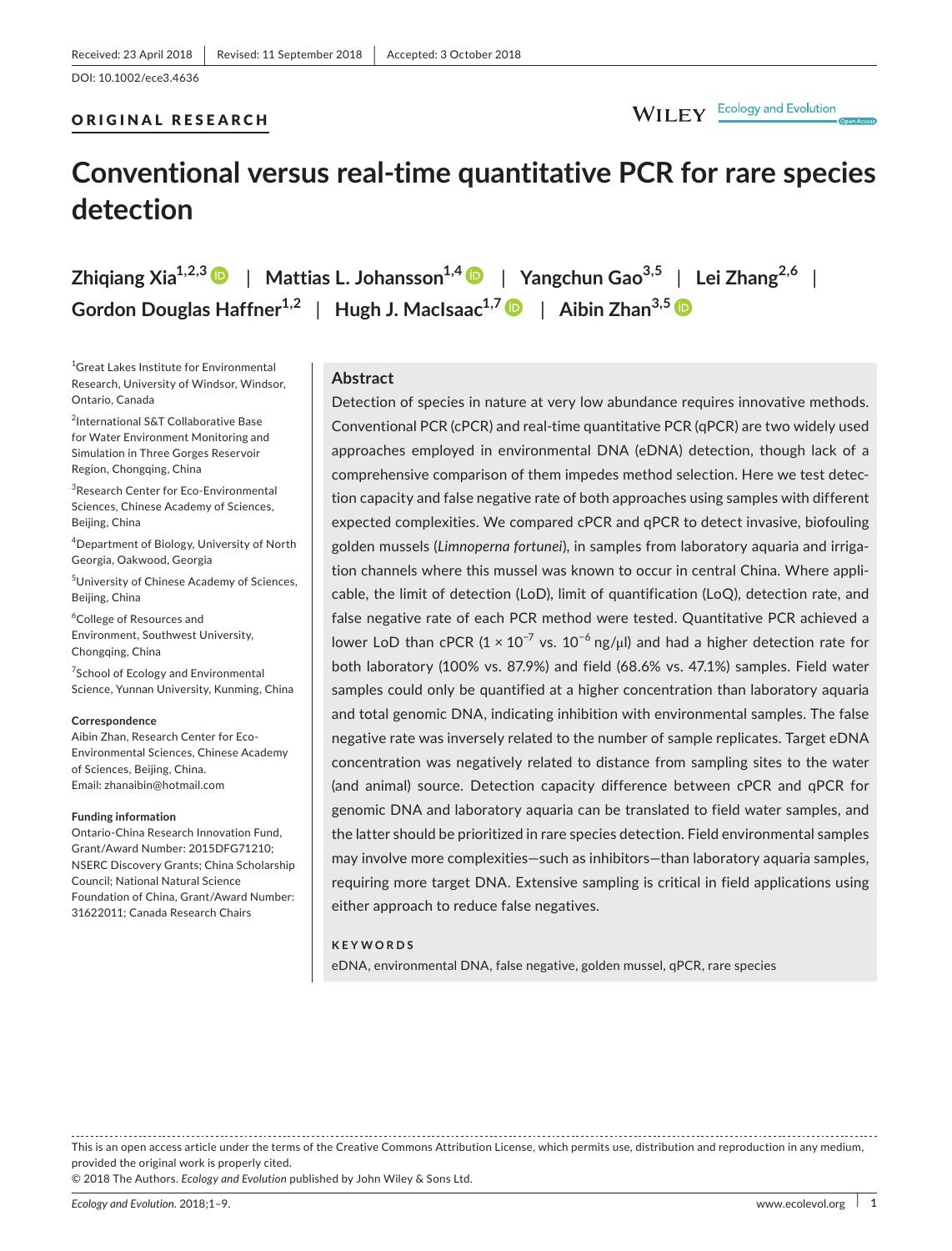# **1** | **INTRODUCTION**

Accurately detecting rare species—such as newly introduced nonin‐ digenous species (NIS) or endangered native species—is critical for both conservation and management. Imperfect detection through either false positive or false negative results impedes these efforts, particularly with respect to rapid response to NIS incursions (Zhan & MacIsaac, 2015). However, detecting these species is challenging either because of their small population size and/or geographically‐ constrained distribution (Branstrator, Beranek, Brown, Hembre, & Engstrom, 2017; Robertson et al., 2017; Simberloff et al., 2013; vander Zanden, 2010).

Environmental DNA (eDNA) refers to DNA released by organ‐ isms into their environment and is distributed where species currently or previously existed or where it has been advected from these sources. eDNA can be extracted from bulk environmental samples and thus can be targeted and amplified using properly de‐ signed PCR primers (see Taberlet, Coissac, Hajibabaei, & Rieseberg, 2012). eDNA is particularly useful for fast, sensitive and accurate species detection and discrimination at low abundance (Bohmann et al., 2014; Jerde, Mahon, Chadderton, & Lodge, 2011; Rees, Maddison, Middleditch, Patmore, & Gough, 2014; Zhan & MacIsaac, 2015). This feature has resulted in deployment of eDNA‐based methods as a sensitive detection tool for a broad variety of aquatic species (e.g. Jerde et al., 2011; Boothroyd, Mandrak, Fox, & Wilson, 2016; Agersnap et al., 2017; Jackson, Myrholm, Shaaw, & Ramsfield, 2017; Torresdal, Farrell, & Goldberg, 2017; Voros, Marton, Schmidt, Gal, & Jelic, 2017). Despite this, eDNA‐based techniques are imma‐ ture, and technical limitations must be considered when planning to employ these tools (see Wilcox et al., 2013; Goldberg, Strickler, & Pilliod, 2014; Deiner, Walser, Mächler, & Altermatt, 2015; Goldberg et al., 2016).

Technical problems may complicate interpretation of eDNA re‐ sults (Rees et al., 2014). For example, cross-contamination during sample collection, transport, or laboratory preparation may cause false positive results (i.e. target NIS is absent but DNA is detected in samples; Goldberg et al., 2016), while false negatives (i.e. target NIS is present but DNA is not detected) can occur if inhibitors are present in eDNA used as PCR templates (Jane et al., 2015) or if PCR primers have insufficient sensitivity (Wilcox et al., 2013; Xiong, Li, & Zhan, 2016). It is imperative that detection programs have a low false negative rate given that they may delay recognition of, and rapid re‐ sponse to, presence of NIS, or may fail to detect a target endan‐ gered species. According to Goldberg et al (2016), an eDNA‐based survey has two primary tasks: eDNA retrieval (e.g. sample collection and DNA extraction) and eDNA amplification (e.g. inhibitor removal and PCR). Many studies have focused on the former to improve de‐ tection rate (e.g. Renshaw, Olds, Jerde, Mcveigh, & Lodge, 2014; Takahara, Minamoto, & Doi, 2014; Deiner et al., 2015; Spens et al., 2016; Hinlo, Gleeson, Lintermans, & Furlan, 2017; Xia et al., 2018), while attention has rarely been paid to the latter. Given that eDNA is often found in trace amounts (Furlan, Gleeson, Hardy, & Duncan, 2016), robust PCR methods are essential to eDNA‐based studies.

At present, conventional PCR (cPCR) and real-time quantitative PCR (qPCR) are the two major approaches used in eDNA‐based species detection. Droplet digital PCR (ddPCR) has been suggested more sensitive than both, though it currently has limited use owing to cost and operational complexity (Doi et al., 2015; Nathan, Simmons, Wegleitner, Jerde, & Mahon, 2014). A review of the literature re‐ vealed that 37% and 61% of eDNA studies employed cPCR and qPCR, respectively, for aquatic species detection (Z. Xia, unpublished). It has been suggested that qPCR, which is a quantitative or semi-quantitative method, is the more sensitive method (Balasingham, Walter, & Heath, 2017), although cPCR is more readily available to most molecular laboratories. This wide availability lends itself to greater use in rare species detection (Ojaveer et al., 2014; Ricciardi et al., 2017; Roy et al., 2015), as it is cost-efficient and can be very sensitive (e.g. Jerde et al., 2011). Ideally, a robust method for environmental samples should maintain sensitivity for samples obtained from dif‐ ferent sources. Therefore, comparison of the two most widely used PCR methods for samples from different sources may assist in fu‐ ture method selection for rare species detection. To our knowledge, however, this has not been well explored although several studies have discussed detection probability for eDNA samples using both methods. For example, Nathan et al. (2014) quantified eDNA signals using cPCR, qPCR, and ddPCR from mesocosm aquaria and observed 100% detection of target species across all platforms; however, they did not distinguish detection power of cPCR or qPCR. In another study, Piggott (2016) observed a higher detection rate of fish from dam water samples using qPCR than cPCR, though the investigators had limited sample sources. Additional empirical evidence derived from various systems is critical to guide future method selection.

In this study, we compared cPCR with qPCR to detect a highly invasive mollusk, the golden mussel *Limnoperna fortunei,* from en‐ vironmental water samples. First, we determined the limit of de‐ tection (LoD) of each PCR method under their respective optimal conditions using total genomic DNA. Subsequently, we tested water samples from both laboratory aquaria and natural irrigation channels containing target DNA and calculated false negative rate of each method while varying sample replication. Finally, we calculated quantification level of qPCR among the aforementioned samples which differed in complexity, and compared species detectability using both methods to explore performance difference.

# **2** | **METHODS**

## **2.1** | **Sample collection and DNA extraction**

Animals used in this study were collected from the Danjiangkou Reservoir, China (32°39′0″N, 111°41′15″E) and reared in a 60 L tank at 24°C before use. We used water samples maintained in labora‐ tory aquaria and from the natural environment to test the two PCR methods. To prepare laboratory samples, we reared a golden mussel clump (12 adult individuals) at 24°C in a 15 L well‐aerated aquarium for 24 hr. We then removed animals from the tank and stopped aera‐ tion. The tank was left undisturbed for 12 hr before we began to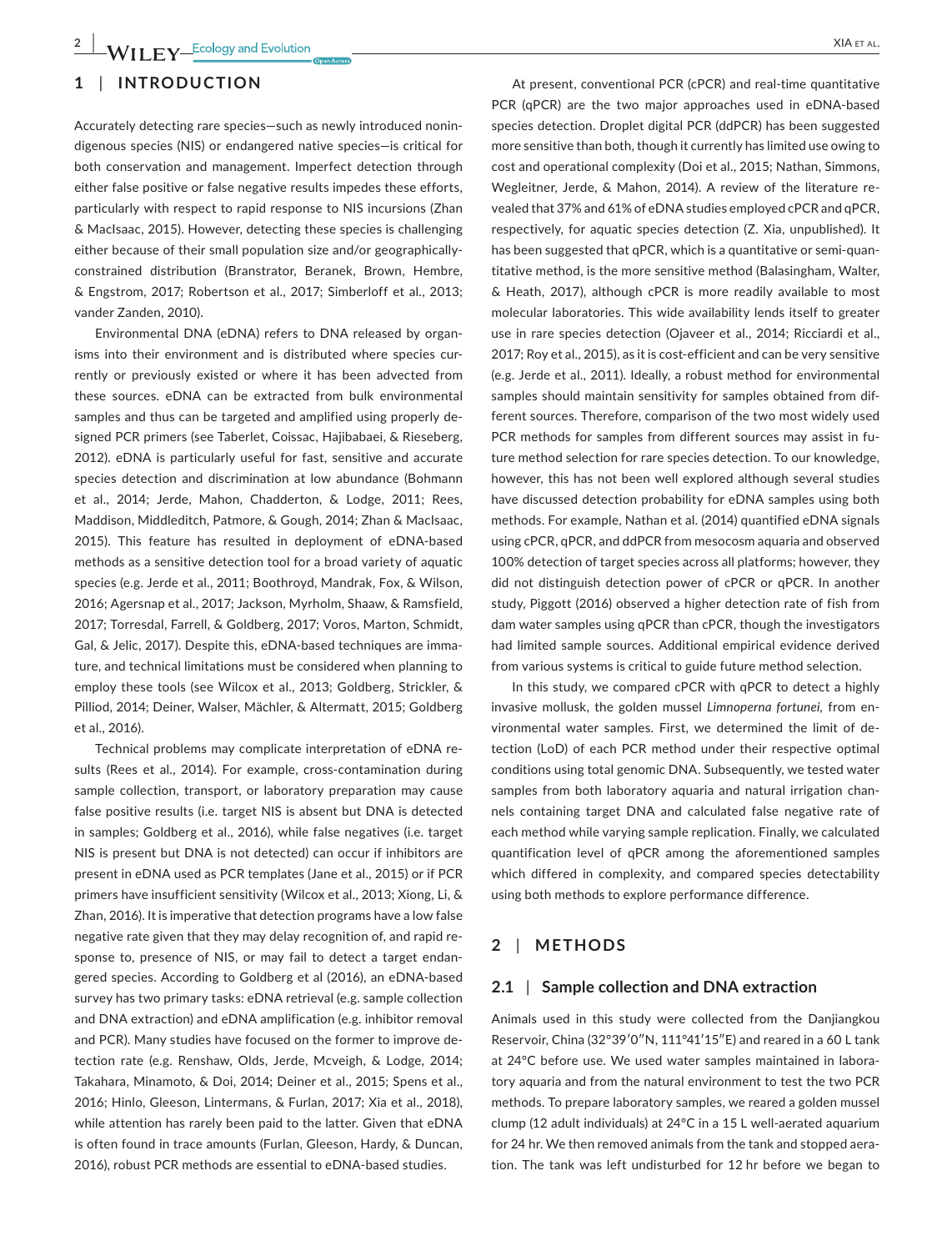FIGURE 1 Map of sampling sites in the three irrigation channels (A, *n* = 6; B, *n* = 4; C, *n* = 7), identifying the location of each site and detection results of the golden mussel (*Limnoperna fortunei*) by both conventional PCR and quantitative PCR. Arrows indicate the direction of water flow. Three replicate samples were collected per site, and sampling was carried out from downstream to upstream. Inset indicates location of the study area (asterisk), and dotted line indicates boundary of Henan Province and Hubei Province, China



collect water samples. Three 50 ml water samples were collected from the surface layer (~10 cm) of the aquarium, using separate 50 ml syringes for each replicate. We sampled at 11 time points over the course of a week, yielding 33 samples (Supporting Information Table S1).

To prepare natural water samples, we sampled three irrigation channels in Dengzhou, China (Figure 1). These channels were ex‐ pected to contain eDNA of the golden mussel since the species was recorded in the vicinity in a preliminary field survey. Water source in each channel was controlled by a discharge gate at its source (Figure 1). The discharge gates A and C were open while gate B was closed during sampling. Average water velocity was about 0.5 and 0.2 m/s in channels A and C, respectively, while channel B was static as the discharge gate B was completely closed. Water depth of channels A, B, and C were about 1.8, 0.4, and 0.6 m, respectively. Sample collection order was channel C, B, and then A, and always from the downstream to upstream sites. We collected three 100 ml water samples from the surface layer (~20 cm) at each site (*n* = 17), yielding a total of 51 samples. All samples were transported on ice to the laboratory within 24 hr of collection, and each was filtered onto a cellulose acetate microporous membrane filter (0.45 μm pore size). Each filter was cut in half and separately stored in a 2 ml centrifuge tube at −20°C until DNA extraction.

Total genomic DNA was extracted from fresh tissue of golden mussel using the DNeasy Blood & Tissue Kit (Qiagen). A randomly selected half-filter for each sample was extracted using the phenol‐chloroform‐isoamyl alcohol (PCI) method of Renshaw et al. (2014). Original DNA extracts were diluted 1:10 prior to use in PCR to reduce potential influence of PCR inhibitors (McKee, Spear, & Pierson, 2015).

# **2.2** | **cPCR analyses**

We used a species‐specific primer pair developed by Xia et al. (2018) to target a 197 bp fragment of the mitochondrial cytochrome *c* oxi‐ dase subunit I (COI) gene of the golden mussel. We ran 20 µl PCR mix following the methods detailed in Xia et al. (2018) with minor revisions: 5 µl template DNA was used in each reaction and 58°C was applied as the annealing temperature in this study. PCR prod‐ ucts were visualized on 1.5% agarose gels using an automatic gelatin image analysis system (JiaPeng, Shanghai, China) and target bands were identified by eye. The LoD of the cPCR was tested using 10× serial dilutions of total genomic DNA with a concentration of  $1.0 \times 10^{0}$ -10<sup>-8</sup> ng/µl. A total of 10 replicates for each concentration was applied, and the LoD was defined as the lowest concentration returning at least one positive replicate (Agersnap et al., 2017). We Sanger-sequenced four random positive amplicons of the field samples to confirm specificity of our primers, which was identified as species‐specific in a previous study (Xia et al., 2018).

# **2.3** | **qPCR analyses**

We used linear regression of quantification cycle (C<sub>q</sub>) on DNA concentration (i.e. Log quantity) by amplifying the same serial dilutions of total genomic DNA mentioned above. Five replicates for each concentration were applied to construct the standard curve,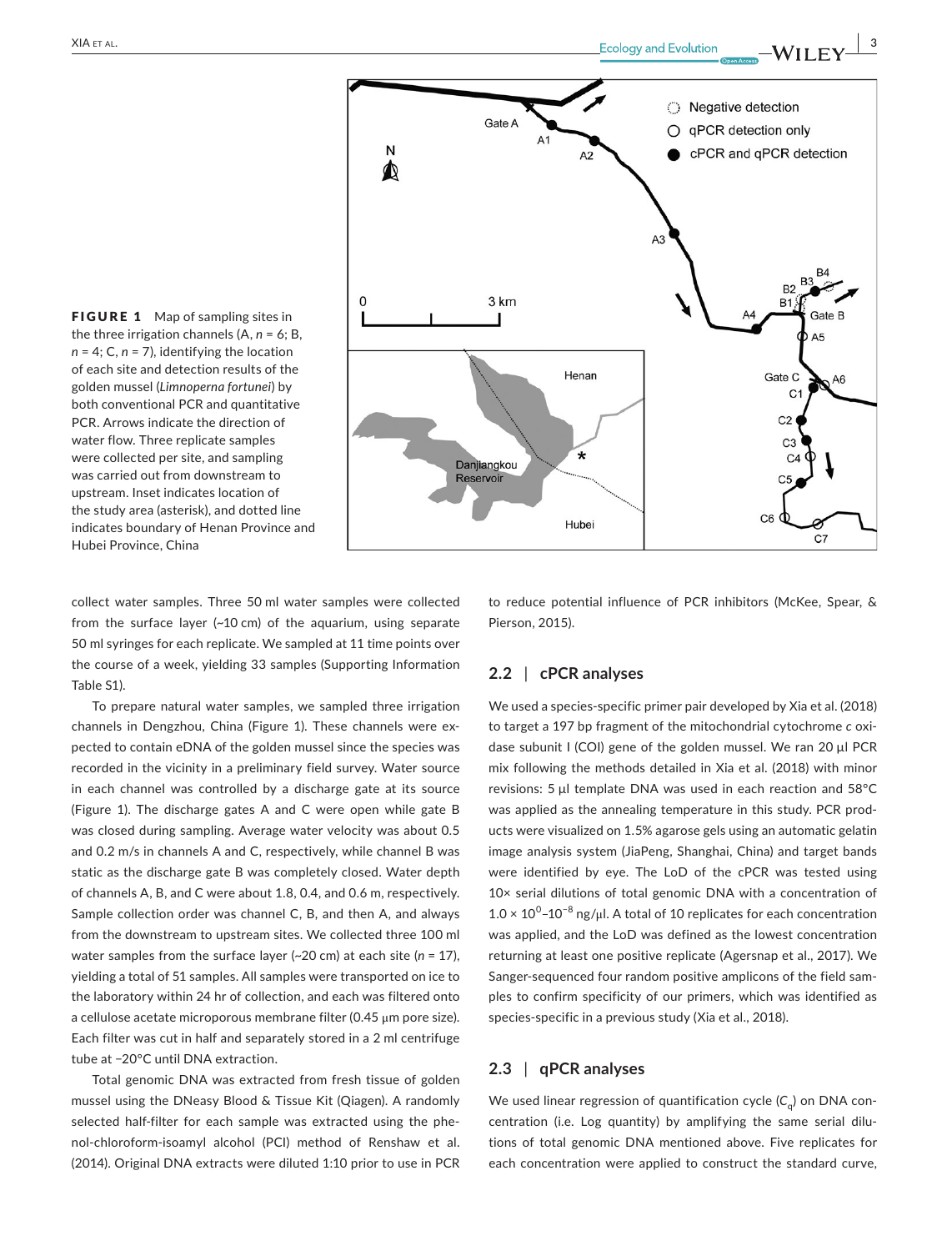and five no-template-controls (NTC) using double-distilled water  $(ddH<sub>2</sub>O)$  were applied on the same 96-well plate to act as negative controls. We used instrumental default parameters – 20 µl PCR mix containing 1× SYBR Green master mix (Roche Applied Science, Germany), 0.4 μM each primer, and 5.0 µl DNA template (i.e. 1:10 diluted eDNA) on a LightCycler® 96 Instrument (Roche Applied Science, Germany). The thermal profile contained 60 s pre-incubation (95°C), followed by 50 cycles of 10 s for denaturation (95°C), 20 s for annealing (62°C), and 30 s for extension (72°C), followed by 10 min for final extension. Our primer pair can successfully amplify golden mussel at an annealing temperature from 45–65°C (Xia et al., 2018), and we used 58°C for cPCR and 62°C for qPCR, respectively, as they were proven optimal in pilot experiments. A melting analysis (95°C/10 s, 65°C/60 s, 97°C/1 s) was conducted following the amplification to generate a melting curve for PCR product in each well. The LoD of qPCR was identified as the lowest concentration produc‐ ing at least one positive detection out of the five replicates.

After qPCR, all melting curves were examined prior to the use of the returned C<sub>a</sub> values by the built-in software. Specific amplification of our target species was characterized by a peak at the correct melting temperature (Peñarrubia et al., 2016; Smith & Osborn, 2009), which was generated from amplifications of a high concen‐ tration of total genomic DNA (e.g. 1.0 ng/μl). The C<sub>a</sub> values returned from specific amplifications were identified as valid when the corre‐ sponding melting curves were normally distributed, otherwise the  $C_a$  values were dismissed (invalid  $C_a$ ). To plot the standard curve, only serial dilutions of the total genomic DNA with ≥3 valid *C*<sup>q</sup> values were considered. The corresponding efficiency of qPCR was calculated by the built-in software and descriptors of the standard curve were reported following Smith and Osborn (2009).

All amplification results of water samples underwent the same procedure as the standard curve prior to the use of C<sub>q</sub>. Specifically, for those samples which returned positive amplifications but invalid *C*<sub>a</sub> values (i.e. their melting curves were skewed or peaked at the NTC melting temperature), new C<sub>q</sub> values were assigned to them according to the shape of the melting curves. The limit of quanti‐ fication (LoQ) refers to the lowest concentration where the target species can be reliably quantified (Armbruster & Pry, 2008), and we defined it as the lowest concentration returning all positive repli‐ cates according to Agersnap et al. (2017). A linear regression model was applied to test the relationship between eDNA concentration (i.e.  $C_{n}$ ) in irrigation channels and the distance to water source (i.e. discharge gate).

We also tested the importance of collecting replicate samples per time-point/site to reduce false negative results. We calculated the false negative rate when collecting between one and three rep‐ licates per time‐point/site, using the scenario with highest detection rate as a baseline. For the one‐sample scenario, each sample was considered as a replicate. Alternatively, every possible two‐sample combination was assessed in the two‐sample scenario. For both PCR methods, all laboratory and field samples that initially failed to am‐ plify underwent a second amplification and the results of both am‐ plification attempts were combined to calculate the detection rate.

One sampling time‐point/site was considered a positive detection if any replicate tested positive.

# **2.4** | **Quality control**

To prevent cross‐contamination during sample collection, we used new bottles for water sample collection. Two bottles filled with deionized water and transported with sampling bottles during each sampling trip served as sampling controls. In the laboratory, all nondisposable equipment (i.e. forceps, scissors, beakers, syringes, and filtration platform) involved in sample collection, filtration, and DNA extraction were treated using 10% commercial bleach for a minimum of 10 min before use to destroy residual DNA, followed by thorough rinse with deionized water to remove the bleach. Blank controls were incorporated during the process of water sample fil‐ tration, and negative controls using ddH<sub>2</sub>O were included in all PCRs to monitor contaminations in laboratory practice.

# **3** | **RESULTS**

## **3.1** | **Limit of detection and quantification**

The LoD was tested at  $1 \times 10^{-6}$  and  $1 \times 10^{-7}$  ng/µl for cPCR and qPCR, respectively (Supporting Information Table S2), indicating higher sensitivity of the latter method. For qPCR, one of five NTC replicates exhibited amplification signals (C<sub>a</sub>: 39.16) with a melting temperature of 77–78°C (Supporting Information Figure S1 lower). All high concentrations (i.e. >1 × 10<sup>-5</sup> ng/µl) of genomic DNA returned valid C<sub>a</sub> values with a melting temperature of 79-80°C (Supporting Information Figure S1 upper). eDNA at low concentra‐ tions (i.e.  $\leq 1 \times 10^{-5}$  ng/µl) was partially amplified, returning either valid (i.e. positive amplifications with normally distributed melting curves), invalid (i.e. skewed melting curves or NTC amplifications), or no C<sub>a</sub> values (i.e. no amplification signals). The standard curve (Supporting Information Figure S2) was plotted using serial dilution of 1.0 × 10 $^{\rm 0}$ –10 $^{\rm -5}$  ng/ $\mu$ l in which three valid  ${\sf C}_{\sf q}$  values were returned at 1.0 <sup>×</sup> <sup>10</sup>−5 ng/μ<sup>l</sup> and five valid *<sup>C</sup>*<sup>q</sup> values at higher concentrations (Supporting Information Table S2). Amplification efficiency of qPCR was 98%. The LoQ of total genomic DNA of qPCR was identified as  $1.0 \times 10^{-4}$  ng/μl.

# **3.2** | **Detection of laboratory and field water samples**

All positive amplifications of water samples (except the ones that exclusively exhibited NTC fluorescence signals) demonstrated spe‐ cies-specificity. We assigned 33, 34, and 35 as C<sub>a</sub> to those water samples which exhibited positive amplification of target species but returned skewed melting curves (Supporting Information Figure S3). These values were assigned to ensure that they were at least 3.3 fewer than those from NTC (Smith & Osborn, 2009), and to guarantee an approximately continuous distribution of sample concentra‐ tions. All sampling controls and laboratory blanks demonstrated no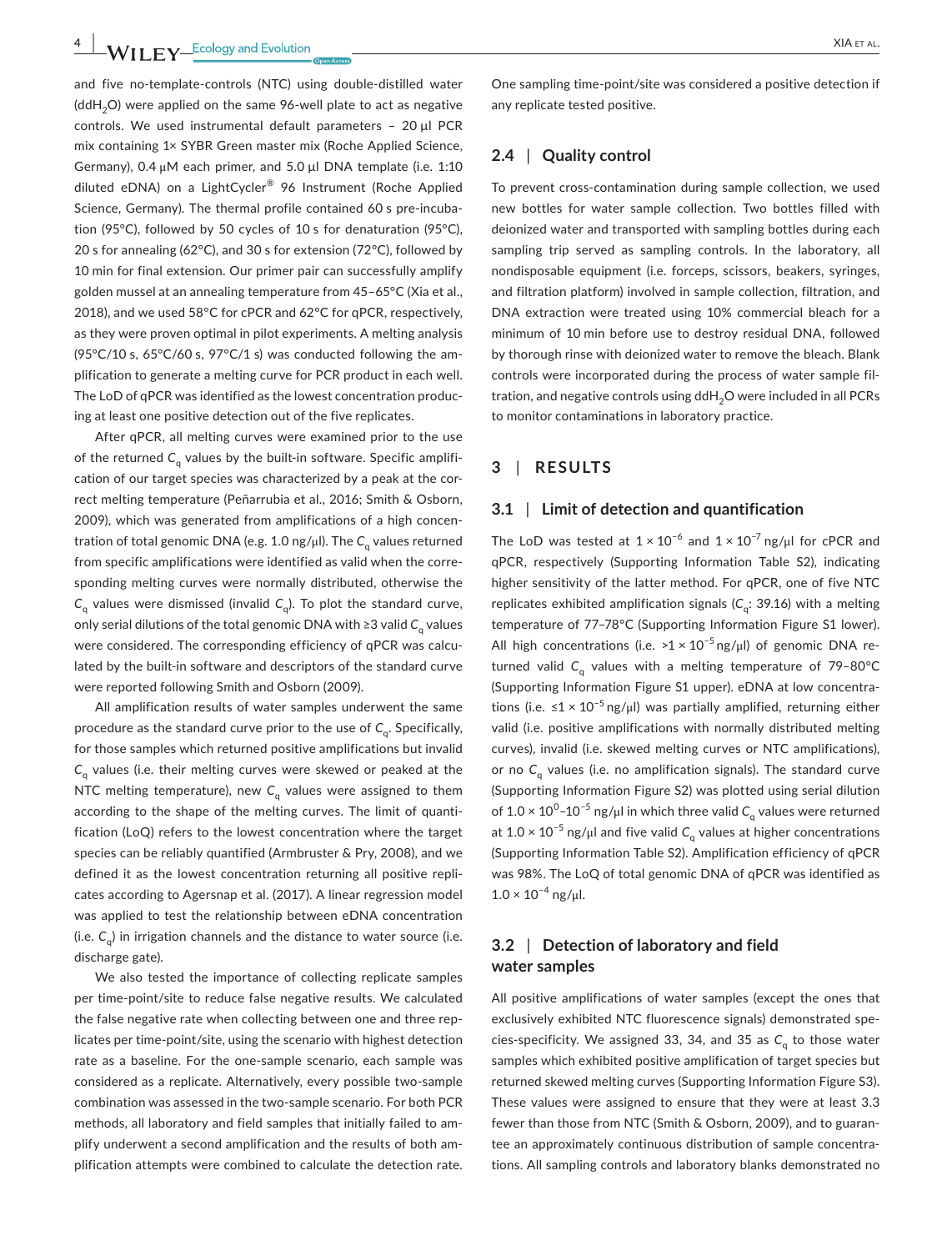amplifications of the target species by either PCR method through‐ out this study, and four randomly sequenced samples returned correct identification of the golden mussel from the field samples.

Quantitative PCR achieved a higher detection rate than cPCR in both laboratory (100% vs. 87.9%) and field (68.6% vs. 47.1%) sample replicates (Figure 2 upper), resulting in five more sites de‐ tected positive in water channels (Figure 1) by the former method. For those sample replicates that were assigned  $C<sub>a</sub>$  values, 83.3% of laboratory samples (*n* = 12) and 40% of field samples (*n* = 15) were also detected positive using cPCR (Figure 2 lower). Positive detec‐ tions by cPCR were always a subset of those by qPCR. We found significant differences among quantifying total genomic DNA, laboratory aquaria, and field samples by qPCR by comparing the three lowest concentration (i.e. three highest valid C<sub>a</sub> values) of each group (Figure 3). Specifically, total genomic DNA could be quanti‐ fied to a significantly lower level (10<sup>-4.28 ± 0.13</sup> ng; ANOVA,  $F_{2,6}$  = 218, *p* < 0.001) than either laboratory (10<sup>-3.03±0.06</sup> ng) or field samples (10−2.92 <sup>±</sup> 0.06 ng). Furthermore, laboratory samples could be quanti‐ fied to a significantly lower amount than field samples  $(t_4 = -2.273,$ *p =* 0.043, one‐tailed).

False negative detections were observed using both PCR meth‐ ods when only one replicate sample was collected, though this rate declined by utilizing additional sample replicates (Figure 4).



**FIGURE 2** Detection rate of (upper) all replicate samples from laboratory aquaria (*n* = 33) and field (*n* = 51) and (lower) a subset of the former (*n* = 12) and latter (*n* = 15) in which quantification cycle (C<sub>a</sub>) values were assigned to samples owing to skewed melting curves

Specifically, the false negative rate of cPCR decreased from 9.1% to 0%, and from 42.9% to 35.7% when sample replicates increased from one to three for laboratory and for field samples, respectively. *C*<sub>a</sub> values were positively correlated with distance from the water source in channels A (Figure 5 upper, *p* < 0.001) and C (Figure 5 mid‐ dle, *p =* 0.03) or their combination (Figure 5 lower, *p* < 0.001), indi‐ cating a decrease in DNA concentration with distance downstream.



FIGURE 3 Mean (±*SD*) of three lowest quantities (solid circle) and their valid quantification cycle (C<sub>a</sub>) values (bar) of target DNA detected from total genomic DNA, laboratory samples, and field samples, respectively, using quantitative PCR. C<sub>a</sub> refers to the number of cycles required for fluorescent signals to reach a threshold. Different letters indicate significant differences (*p* < 0.05)



FIGURE 4 False negative rate using one, two, and three replicates in the laboratory (upper) and in the field (lower) using cPCR (grey bar) and qPCR (white bar). Dashed line indicates 100% positive detections for laboratory samples (upper) and positive detections for field samples (lower) determined by quantitative PCR when three replicates were used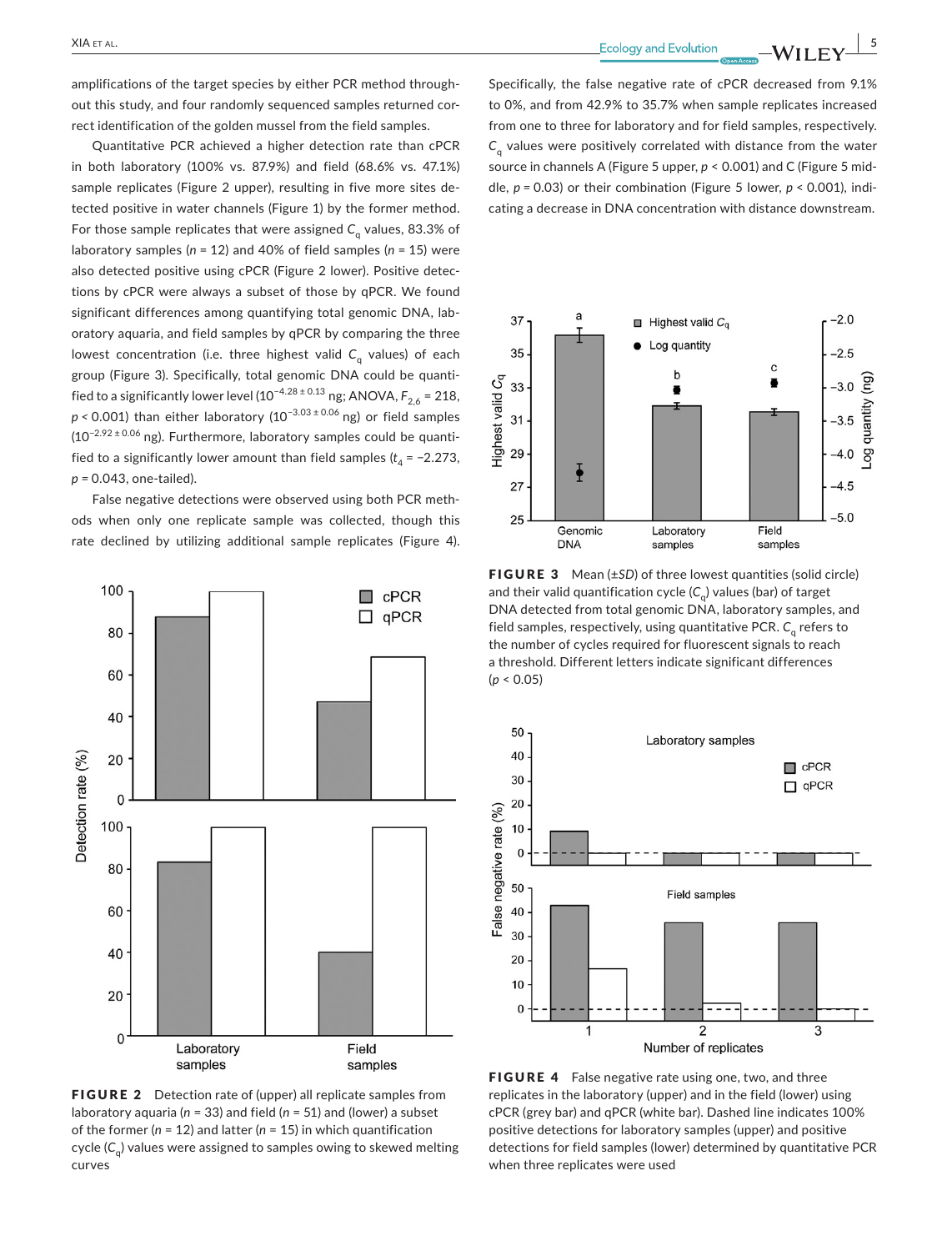

**FIGURE 5** Linear regression of quantification cycle  $(C_{q})$  against distance to water source (gate A) for water samples collected from channel A (upper, *df* = 15, *p* < 0.001), channel C (middle, *df* = 16, *p* = 0.03), and combination (lower, *df* = 32, *p* < 0.001). Each circle indicates a replicate showing positive detection of golden mussel by quantitative PCR, and the thicker circles indicate two overlapped replicates. Note that only one or two replicates were available for some sites

# **4** | **DISCUSSION**

Conventional PCR and qPCR methods are essentially the same with respect to amplifying target fragments (Smith & Osborn, 2009). An important reason why qPCR was suggested to be more sensitive than cPCR is that different methods are utilized to detect PCR prod‐ ucts; the former detects PCR products on‐site by measuring fluores‐ cence in each single PCR plate well, providing higher sensitivity than the ethidium bromide‐stained, gel‐based detection under ultraviolet light used in this study. qPCR detects PCR products at the exponential stage of the PCR phase while cPCR does so at the plateau stage (Smith & Osborn, 2009), allowing the former to be less vulner‐ able to product degradation at high reaction cycles as reagents are exhausted. This characteristic also restrains cPCR to be conducted with fewer cycles than the former (e.g. Nathan et al., 2014) due to accumulation of artifacts (e.g. chimeras) at higher numbers of cycles (Qiu et al., 2001; Smith & Osborn, 2009). Furthermore, qPCR can ex‐ clude ambiguity of positive/negative interpretation which may cause bias in cPCR (Nathan et al., 2014). We determined a lower LoD with qPCR than cPCR (i.e.  $1.0 \times 10^{-7}$  vs.  $1.0 \times 10^{-6}$  ng/ $\mu$ l) which highlights an advantage of the former, while both methods exhibited 100% successful amplification at higher DNA concentrations (≥1  $\times$  10<sup>-4</sup> ng/ul). This is consistent with previous studies that conducted species de‐ tection in laboratory aquaria (e.g. Nathan et al., 2014), indicating that detection probability of cPCR and qPCR may differ only at low con‐ centrations. To push detection limit to even lower levels, more effort is required to optimize PCR protocols or to improve primers design to reduce possible dimers. We used a 10× dilution to prepare vary‐ ing total genomic DNA concentrations and only limited amplification success were observed in low concentrations (i.e.  $1 \times 10^{-5}$ – $10^{-7}$  ng/ μl). In future studies, a more refined dilution series (e.g. 2×) could be used to determine a refined LoD difference of both PCR meth‐ ods. It should be acknowledged that formulating more sensitive PCR protocols based on the cPCR detection mechanism is possible. For instance, nested PCR which is widely used in diagnostic laboratories, can offer almost double the number of cycles of amplification by using nested duplex primer pairs (e.g. Sotlar et al., 2004), and can be comparable with qPCR regarding detection sensitivity under some circumstances (e.g. Cullen, Lees, Toth, & Duncan, 2001). However, wide application of it in rare species detection from environmental samples may be challenged because of its operational complexity and time required.

Quantitative PCR achieved a higher detection rate for water samples than cPCR (Figure 2 upper), consistent with observations in previous studies (e.g. Piggott, 2016), reflecting the higher sensitivity (or lower LoD) of the former. In addition to LoD difference, PCR in‐ hibitors, which occur widely in environmental samples (McKee et al., 2015), may also contribute to detection rate difference between the two methods. PCR inhibitors such as humic acid or nontarget species DNA may impact the final quality of eDNA (Pedersen et al., 2015; Wilson, 1997), affecting PCR efficiency. Relative to total genomic DNA, DNA in environmental samples may have a more uncertain fate owing to various factors such as season, UV, pH, temperature, substrate type, and downstream transport (Buxton, Groombridge, & Griffiths, 2017; Jane et al., 2015; Strickler, Fremier, & Goldberg, 2015), and will likely contain higher amounts of impurities that in‐ hibit amplification and result in lower PCR efficiency (Pedersen et al., 2015). This view is consistent with the finding that target DNA can be quantified (i.e. valid *C*<sup>q</sup> values returned) to a lower level for total genomic DNA than for laboratory or field samples using qPCR (Figure 3). We expect that both cPCR and qPCR may suffer from inhibition in the same manner, however, we observed a greater detection rate difference between methods for all sample replicates from field than from laboratory samples (21.5% vs. 12.1%; Figure 2 upper). Furthermore, for the subset samples that were assigned C<sub>q</sub> values due to skewed melting curves, a greater detection rate differ‐ ence (60% vs. 16.7%) was observed in field samples (Figure 2 lower).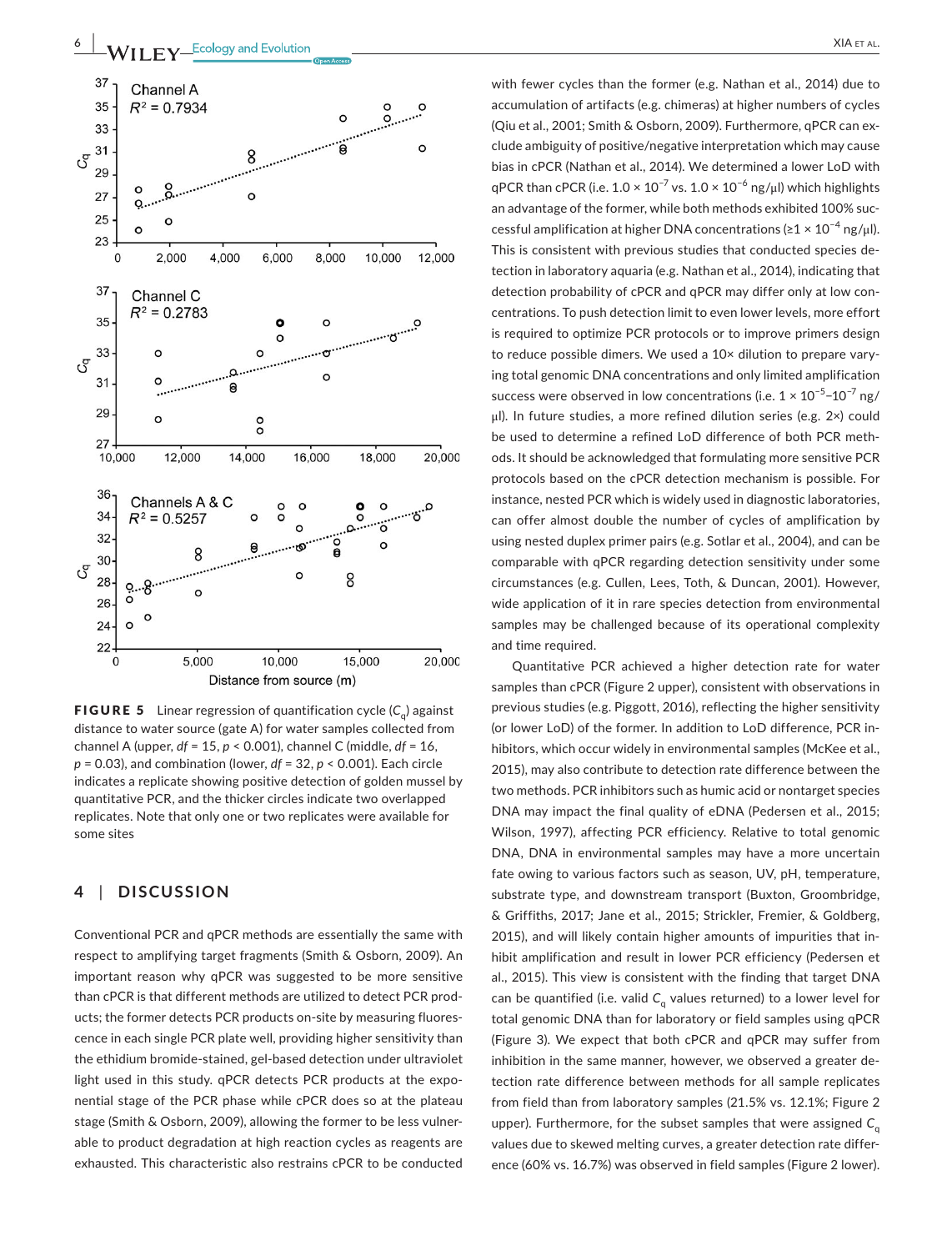This additional evidence is consistent with the view that sample complexity may affect PCR success and that qPCR is more tolerant than cPCR to inhibitors owing to its more sensitive detection mech‐ anisms (Smith & Osborn, 2009). This observation is consistent with Doi et al. (2015), who studied qPCR and droplet digital PCR. It should be acknowledged that the master mix used in each PCR method may also affect detection efficiency (Jane et al., 2015) and contribute to detection differences. We tried to reduce inhibitors by using diluted eDNA extracts (Bustin et al., 2009; McKee et al., 2015), though we were unable to identify and quantify inhibitors of different samples in this study. Future studies are needed to assess impact of eDNA complexity (or presence of inhibitors) on detection performance for different PCR methods (Dingle, Sedlak, Cook, & Jerome, 2013; Wilson, 1997), and to explore more efficient ways to eliminate in‐ hibitors (e.g. environmental mix) without dilution as it may reduce target DNA to undetectable levels and cause false negatives (Buxton et al., 2017).

A critical concern in the application of eDNA methods to detect rare species is occurrence of false negatives (Ficetola et al., 2015). We observed a higher detection rate of qPCR than cPCR, suggesting that the former should be embraced in rare species management since it was more sensitive and less prone to false negatives. A num‐ ber of avenues exist to reduce false negatives including judicious deployment of replicates in field sampling and in the laboratory (Pedersen et al., 2015; Piaggio et al., 2014) and the use of highly sensitive PCR methods (Doi et al., 2015; Xia et al., 2018). We found that the false negative rate was inversely related to the number of replicates used per time‐point/site (Figure 4). This finding is con‐ sistent with other studies (Ficetola et al., 2015; Furlan et al., 2016) and highlights the importance of enhanced sampling effort to re‐ duce false negatives. In this study, one replicate was sufficient to demonstrate the species presence/absence in laboratory samples, while three replicates were required for field samples (Figure 4). We used three replicates as our baseline to calculate false negative rate, which reflected the true rate of samples from laboratory aquaria and channels A and C as they were detected at 100% of sites. However, estimation of false negative rate for samples from channel B was dif‐ ficult as both methods detected at only a single site. Given that many factors may cause failed detection (see Darling & Mahon, 2011), es‐ timation of false negative rate is difficult when detection rate with a baseline is <100%.

We found that eDNA concentration in channels A and C de‐ creased with distance from the source (Figure 1, gate A), consis‐ tent with other studies in flowing systems (Balasingham et al., 2017; Pilliod, Goldberg, Arkle, & Waits, 2013; Shogren et al., 2017; Thomsen et al., 2012). Contributors to this distribution pattern in lotic systems include facilitated degradation (Thomsen et al., 2012), dilution (Balasingham et al., 2017), and particle settlement (Jane et al., 2015). Only one‐sample replicate was tested positive at very downstream sites (i.e. C7 & C8, Figures 1 and 5), indicating limited detection probability of our method. We observed higher concen‐ trations at sites C1–C3 than A5–A6 (Figures 1 and 5) even though the former sites are located downstream of the latter. Two factors

 $\frac{\text{XIA ET AL.}}{\text{Ecology and Evolution}}$   $\frac{\text{Ecology and Evolution}}{\text{Ecoly}}$   $\frac{\text{WII FV}^{-1}}{\text{EV}}$ 

may explain this pattern. First, water flow through gate C (Figure 1) may have facilitated particle resuspension, adding eDNA to the surface layer. Secondly, water entering channel C through gate C (Figure 1) was from the deeper—and possibly eDNA enriched—layer in channel A, than in the surface layer at sites A5–A6. Regression of *C*<sup>q</sup> against transport distance in channel C explained less variance (i.e. lower  $R^2$ ) than in channel A (Figure 5). This is likely because channel C is more vulnerable to human disturbance (e.g. irriga‐ tion drainage) and has higher structural heterogeneity within the channel (e.g. bottom plant growth) than channel A, as the former is smaller and shallower. However, the declining trend of eDNA with flow distance was significant when channels A and C were combined (Figure 5, lower), indicating that eDNA downstream transport may depend on water flow and spatial scale (Deiner & Altermatt, 2014; Shogren et al., 2017).

# **ACKNOWLEDGMENTS**

We thank Xuena Huang for assistance with qPCR. Funding was provided by the China Scholarship Council to ZX, National Natural Science Foundation of China (#31622011) to AZ, the Ontario‐ China Research Innovation Fund (#2015DFG71210) to LZ, and NSERC Discovery grant and Canada Research Chair to GDH and HJM.

#### **AUTHOR CONTRIBUTIONS**

Z.X., H.J.M, and A.Z. conceived the study. Z.X. performed the experiment and Y.G. assisted in samples collection and DNA extraction. Z.X. drafted the manuscript and H.J.M, M.L.J,. and A.Z. edited the manuscript and all authors reviewed the final draft of manuscript.

## **DATA AVAILABILITY**

Additional supporting information is available online for this article.

## **ORCID**

*Zhiqiang Xi[a](https://orcid.org/0000-0002-9201-1043)* <https://orcid.org/0000-0002-9201-1043> *Mattias L. Johansso[n](https://orcid.org/0000-0003-3042-750X)* <https://orcid.org/0000-0003-3042-750X> *Hugh J. MacIsaa[c](https://orcid.org/0000-0001-7264-732X)* <https://orcid.org/0000-0001-7264-732X> *Aibin Zhan* <https://orcid.org/0000-0003-1416-1238>

### **REFERENCES**

- Agersnap, S., Larsen, W. B., Knudsen, S. W., Strand, D., Thomsen, P. F., Hesselsøe, M., … Møller, P. R. (2017). Monitoring of noble, signal and narrow‐clawed crayfish using environmental DNA from freshwater samples. *PLoS ONE*, *12*, e0179261. [https://doi.org/10.1371/journal.](https://doi.org/10.1371/journal.pone.0179261) [pone.0179261](https://doi.org/10.1371/journal.pone.0179261)
- Armbruster, D. A., & Pry, T. (2008). Limit of blank, limit of detection and limit of quantification. *Clinical Biochemistry Review*, *29*, S49–S52.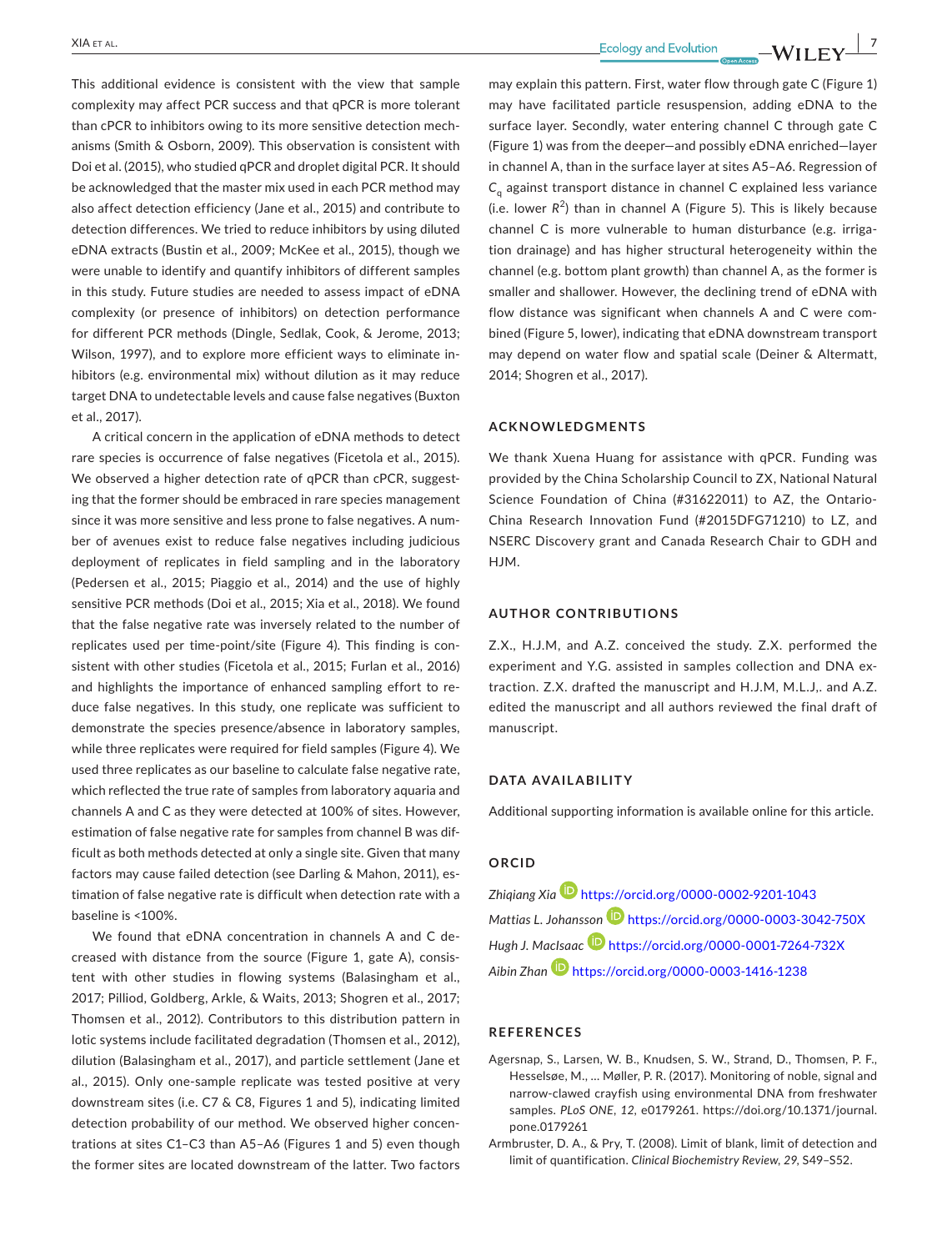- Balasingham, K. D., Walter, R. P., & Heath, D. D. (2017). Residual eDNA detection sensitivity assessed by quantitative real‐time PCR in a river ecosystem. *Molecular Ecology Resources*, *17*, 523–532. [https://doi.](https://doi.org/10.1111/1755-0998.12598) [org/10.1111/1755-0998.12598](https://doi.org/10.1111/1755-0998.12598)
- Bohmann, K., Evans, A., Gilbert, M. T. P., Carvalho, G. R., Creer, S., Knapp, M., … de Bruyn, M. (2014). Environmental DNA for wildlife biology and biodiversity monitoring. *Trends in Ecology and Evolution*, *29*, 358– 367. <https://doi.org/10.1016/j.tree.2014.04.003>
- Boothroyd, M., Mandrak, N. E., Fox, M., & Wilson, C. C. (2016). Environmental DNA (eDNA) detection and habitat occupancy of threatened spotted gar (*Lepisosteus oculatus*). *Aquatic Conservation‐ Marine and Freshwater Ecosystems*, *26*, 1107–1119. [https://doi.](https://doi.org/10.1002/aqc.2617) [org/10.1002/aqc.2617](https://doi.org/10.1002/aqc.2617)
- Branstrator, D. K., Beranek, A. E., Brown, M. E., Hembre, L. K., & Engstrom, D. R. (2017). Colonization dynamics of the invasive pred‐ atory cladoceran, *Bythotrephes longimanus*, inferred from sediment records. Limnology and Oceanography, 62, and the use of a post-extraction 1096–1110. <https://doi.org/10.1002/lno.10488>
- Bustin, S. A., Benes, V., Garson, J. A., Hellemans, J., Huggett, J., Kubista, M., … Wittwer, C. T. (2009). The MIQE guidelines: Minimum in‐ formation for publication of quantitative real-time PCR experiments. *Clinical Chemistry*, *55*, 611–622. [https://doi.org/10.1373/](https://doi.org/10.1373/clinchem.2008.112797) [clinchem.2008.112797](https://doi.org/10.1373/clinchem.2008.112797)
- Buxton, A. S., Groombridge, J. J., & Griffiths, R. A. (2017). Is the detection of aquatic environmental DNA influenced by substrate type? *PLoS ONE*, *12*, e1083371. <https://doi.org/10.1371/journal.pone.0183371>
- Cullen, D. W., Lees, A. K., Toth, I. K., & Duncan, J. M. (2001). Conventional PCR and real‐time quantitative PCR detection of *Helminthosporium solani* in soil and on potato tubers. *European Journal of Plant Pathology*, *107*, 387–398. <https://doi.org/10.1023/A:1011247826231>
- Darling, J. A., & Mahon, A. R. (2011). From molecules to management: Adopting DNA‐based methods for monitoring biological invasions in aquatic environments. *Environmental Research*, *11*, 978–988. [https://](https://doi.org/10.1016/j.envres.2011.02.001) [doi.org/10.1016/j.envres.2011.02.001](https://doi.org/10.1016/j.envres.2011.02.001)
- Deiner, K., & Altermatt, F. (2014). Transport distance of invertebrate en‐ vironmental DNA in a natural river. *PLoS ONE*, *9*, e88786. [https://doi.](https://doi.org/10.1371/journal.pone.0088786) [org/10.1371/journal.pone.0088786](https://doi.org/10.1371/journal.pone.0088786)
- Deiner, K., Walser, J. C., Mächler, E., & Altermatt, F. (2015). Choice of capture and extraction methods affect detection of freshwater biodiversity from environmental DNA. *Biological Conservation*, *183*, 53–63. <https://doi.org/10.1016/j.biocon.2014.11.018>
- Dingle, T. C., Sedlak, R. H., Cook, L., & Jerome, K. R. (2013). Tolerance of droplet-digital PCR vs real-time quantitative PCR to inhibitory substance. *Clinical Chemistry*, *59*, 1670–1672. [https://doi.org/10.1373/](https://doi.org/10.1373/clinchem.2013.211045) [clinchem.2013.211045](https://doi.org/10.1373/clinchem.2013.211045)
- Doi, H., Takahara, T., Minamoto, T., Matsuhashi, S., Uchii, K., & Yamanaka, H. (2015). Droplet digital polymerse chain reaction (PCR) outper‐ forms real-time PCR in the detection of environmental DNA from an invasive fish species. *Environmental Science and Technology*, *49*, 5601–5608. <https://doi.org/10.1021/acs.est.5b00253>
- Ficetola, G. F., Pansu, J., Bonin, A., Coissac, E., Giguet‐Covex, C., De Barba, M., … Taberlet, P. (2015). Replication levels, false presences and the estimation of the presence/absence from eDNA metabar‐ coding data. *Molecuar Ecology Resources*, *15*, 543–556. [https://doi.](https://doi.org/10.1111/1755-0998.12338) [org/10.1111/1755-0998.12338](https://doi.org/10.1111/1755-0998.12338)
- Furlan, E. M., Gleeson, D., Hardy, C. M., & Duncan, R. P. (2016). A frame‐ work for estimating the sensitivity of eDNAsurveys. *Molecualr Ecology Resources*, *16*, 641–654. <https://doi.org/10.1111/1755-0998.12483>
- Goldberg, C. A., Strickler, K. M., & Pilliod, D. S. (2014). Moving envi‐ ronmental DNA methods from concept to practice for monitoring aquatic macroorganisms. *Biological Conservation*, *183*, 1–3. [https://](https://doi.org/10.1016/j.biocon.2014.11.040) [doi.org/10.1016/j.biocon.2014.11.040](https://doi.org/10.1016/j.biocon.2014.11.040)
- Goldberg, C. S., Turner, C. R., Deiner, K., Klymus, K. E., Thomsen, P. F., Murphy, M. A., … Taberlet, P. (2016). Critical considerations for the application of environmental DNA methods to detect aquatic

species. *Methods in Ecology and Evolution*, *7*, 1299–1307. [https://doi.](https://doi.org/10.1111/2041-210X.12595) [org/10.1111/2041-210X.12595](https://doi.org/10.1111/2041-210X.12595)

- Hinlo, R., Gleeson, D., Lintermans, M., & Furlan, E. (2017). Methods to maximise recovery of environmental DNA from water samples. *PLoS ONE*, *12*, e0179251. <org/10.1371/journal.pone.0179251>
- Jackson, M., Myrholm, C., Shaaw, C., & Ramsfield, T. (2017). Using nested PCR to improve detection of earthworm eDNA in Canada. *Soil Biology and Biochemistry*, *113*, 215–218. [https://doi.org/10.1016/j.](https://doi.org/10.1016/j.soilbio.2017.06.009) [soilbio.2017.06.009](https://doi.org/10.1016/j.soilbio.2017.06.009)
- Jane, S. F., Wilcox, T. M., Mckelvey, K. S., Yong, M. K., Schwartz, M. K., Lowe, W. H., ... Whiteley, A. R. (2015). Distance, flow and PCR inhibition: eDNA dynamics in two headwater streams. *Molecular Ecology Resources*, *15*, 216–227. <https://doi.org/10.1111/1755-0998.12285>
- Jerde, C. L., Mahon, A. R., Chadderton, W. L., & Lodge, D. M. (2011). "Sight‐unseen" detection of rare aquatic species using envi‐ ronmental DNA. *Conservation Letters*, *4*, 150–157. [https://doi.](https://doi.org/10.1111/j.1755-263X.2010.00158.x) [org/10.1111/j.1755-263X.2010.00158.x](https://doi.org/10.1111/j.1755-263X.2010.00158.x)
- McKee, A. M., Spear, S. F., & Pierson, T. W. (2015). The effect of dilution and the use of a post‐extraction nucleic acid purification column on the accuracy, precision, and inhibition of environmental DNA sam‐ ples. *Biological Conservation*, *183*, 70–76. [https://doi.org/10.1016/j.](https://doi.org/10.1016/j.biocon.2014.11.031) [biocon.2014.11.031](https://doi.org/10.1016/j.biocon.2014.11.031)
- Nathan, L. M., Simmons, M., Wegleitner, B. J., Jerde, C. L., & Mahon, A. R. (2014). Quantifying environmental DNA signals for aquatic in‐ vasive species across multiple detection platforms. *Environmental Sciences and Technology*, *48*, 12800–12806. [https://doi.org/10.1021/](https://doi.org/10.1021/es5034052) [es5034052](https://doi.org/10.1021/es5034052)
- Ojaveer, H., Galil, B. S., Minchin, D., Olenin, S., Amorim, A., Canning‐ Clode, J. ,. ... Zenetos, A. (2014). Ten recommendations for advancing the assessment and management of non‐indigenous spe‐ cies in marine ecosystems. *Marine Policy*, *44*, 160–165. [https://doi.](https://doi.org/10.1016/j.marpol.2013.08.019) [org/10.1016/j.marpol.2013.08.019](https://doi.org/10.1016/j.marpol.2013.08.019)
- Pedersen, M. W., Overballe‐Petersen, S., Ermini, L., Der Sarkissian, C., Haile, J., Hellstrom, M., … Willerslev, E. (2015). Ancient and modern environmental DNA. *Philosophical Transactions of the Royal Society B*, *370*, 20130383. <https://doi.org/10.1098/rstb.2013.0383>
- Peñarrubia, L., Alcaraz, C., Vaate, A. B., Sanz, N., Pla, C., Vidal, O., & Viñas, J. (2016). Validated methodology for quantifying infestation levels of dreissenid mussels in environmental DNA (eDNA) samples. *Scientific Reports*, *6*, 39067. <https://doi.org/10.1038/srep39067>
- Piaggio, A. J., Engeman, R. M., Hopken, M. W., Humphrey, J. S., Keacher, K. L., Bruce, W. E., & Avery, M. L. (2014). Detecting an elusive in‐ vasive species: A diagnostic PCR to detect Burmese python in Florida waters and an assessment of persistance of environmen‐ tal DNA. *Molecular Ecology Resources*, *14*, 374–380. [https://doi.](https://doi.org/10.1111/1755-0998.12180) [org/10.1111/1755-0998.12180](https://doi.org/10.1111/1755-0998.12180)
- Piggott, M. P. (2016). Evaluating the effects of laboratory protocols on eDNA detection probability for an endangered freshwater fish. *Ecology and Evolution*, *6*, 2739–2750. [https://doi.org/10.1002/](https://doi.org/10.1002/ece3.2083) [ece3.2083](https://doi.org/10.1002/ece3.2083)
- Pilliod, D. S., Goldberg, C. S., Arkle, R. S., & Waits, L. P. (2013). Estimating occupancy and abundance of stream amphibians using environmen‐ tal DNA from filtered water samples. *Canadian Journal of Fisheries and Aquatic Sciences*, *70*, 1123–1130. [https://doi.org/10.1139/](https://doi.org/10.1139/cjfas-2013-0047) cifas-2013-0047
- Qiu, X., Wu, L., Huang, H., McDonel, P. E., Palumbo, A. V., Tiedje, J. M., & Zhou, J. (2001). Evaluation of PCR‐generated chimeras, mutations, and heteroduplexes with 16S rRNA gene‐based cloning. *Applied and Environmental Microbiology*, *67*, 880–887. [https://doi.org/10.1128/](https://doi.org/10.1128/aem.67.2.880-887.2001) [aem.67.2.880-887.2001](https://doi.org/10.1128/aem.67.2.880-887.2001)
- Rees, H. C., Maddison, B. C., Middleditch, D. J., Patmore, J. R. M., & Gough, K. C. (2014). The detection of aquatic animal species using environmental DNA – a review of eDNA as a survey tool in ecology. *Journal of Applied Ecology*, *51*, 1450–1459. [https://doi.](https://doi.org/10.1111/1365-2664.12306) [org/10.1111/1365-2664.12306](https://doi.org/10.1111/1365-2664.12306)